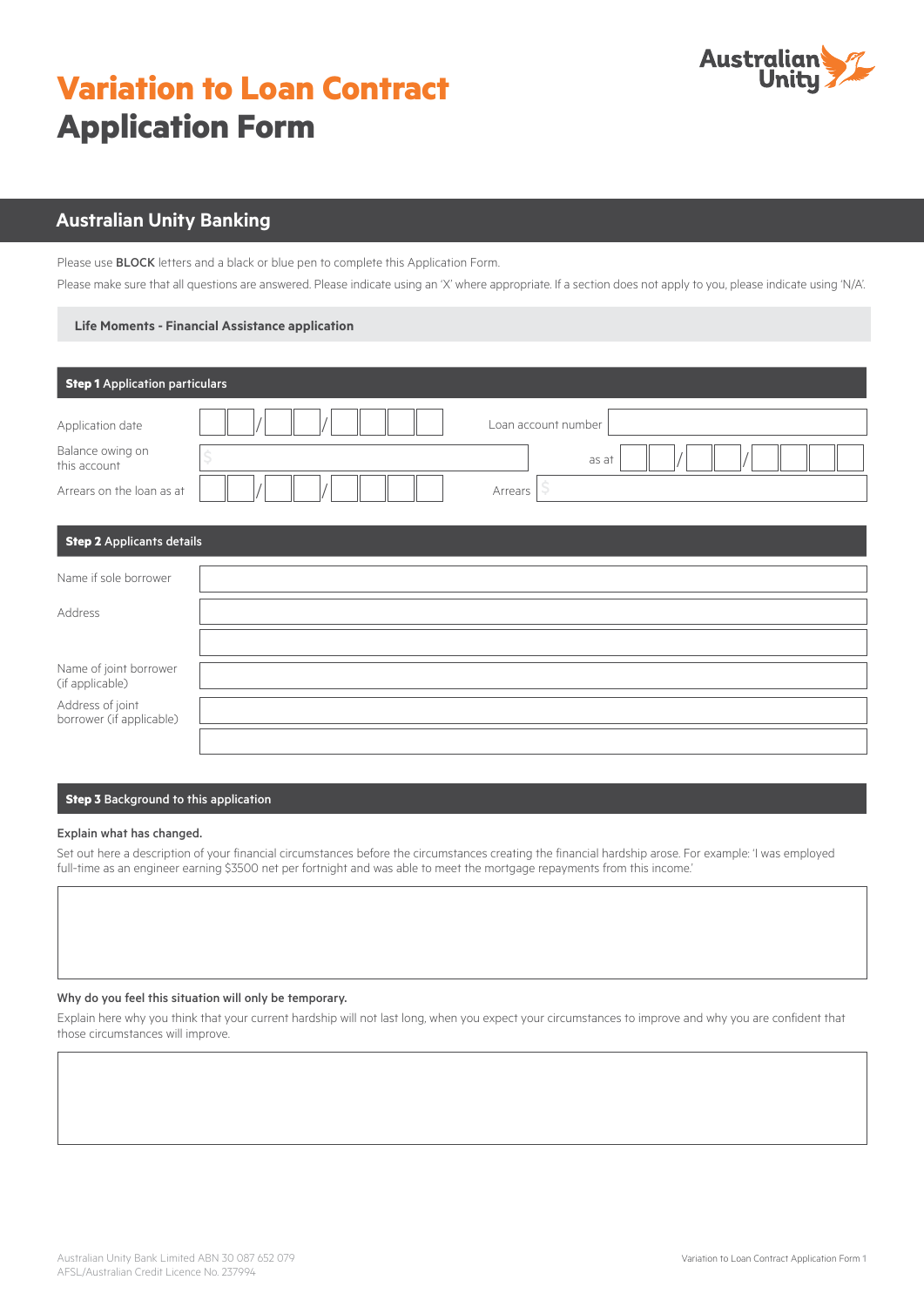## **Step 4** The basis for this application

Place a cross X for the selection which is appropriate for your circumstances and ensure that you have provided the information where requested.

| Unemployment                                      |                                                                                                                           |
|---------------------------------------------------|---------------------------------------------------------------------------------------------------------------------------|
| Currently unemployed                              | Date employment ceased                                                                                                    |
| Name of employer for<br>which employment ceased   |                                                                                                                           |
| Do you currently receive Centrelink benefits?     | If no, have you lodged an application to receive such benefits?<br>No<br>No<br>Yes<br>Yes                                 |
|                                                   | If you have lodged an application and it is yet to be processed, when did you lodge the application?                      |
|                                                   | No<br>Do you receive any income or form of assistance from any other source?<br>Yes                                       |
| If yes, provide details:                          |                                                                                                                           |
|                                                   | Do you anticipate resuming employment within the next three months?<br>No<br>Yes                                          |
|                                                   | If yes, please set out the circumstances that lead you to believe that you will resume employment within this time frame: |
| Changed employment circumstances                  |                                                                                                                           |
|                                                   | reduced, you are no longer in receipt of overtime or penalty rates you have changed your employer or your position).      |
| Unexpected expenditure/liabilities have arisen    |                                                                                                                           |
|                                                   | Please explain what has occurred that impacts upon your ability to repay the loan.                                        |
|                                                   |                                                                                                                           |
| To whom have you paid<br>or still owing           |                                                                                                                           |
| Balance currently due                             | Date paid or due                                                                                                          |
| Why was this expenditure or liability unexpected? |                                                                                                                           |
|                                                   |                                                                                                                           |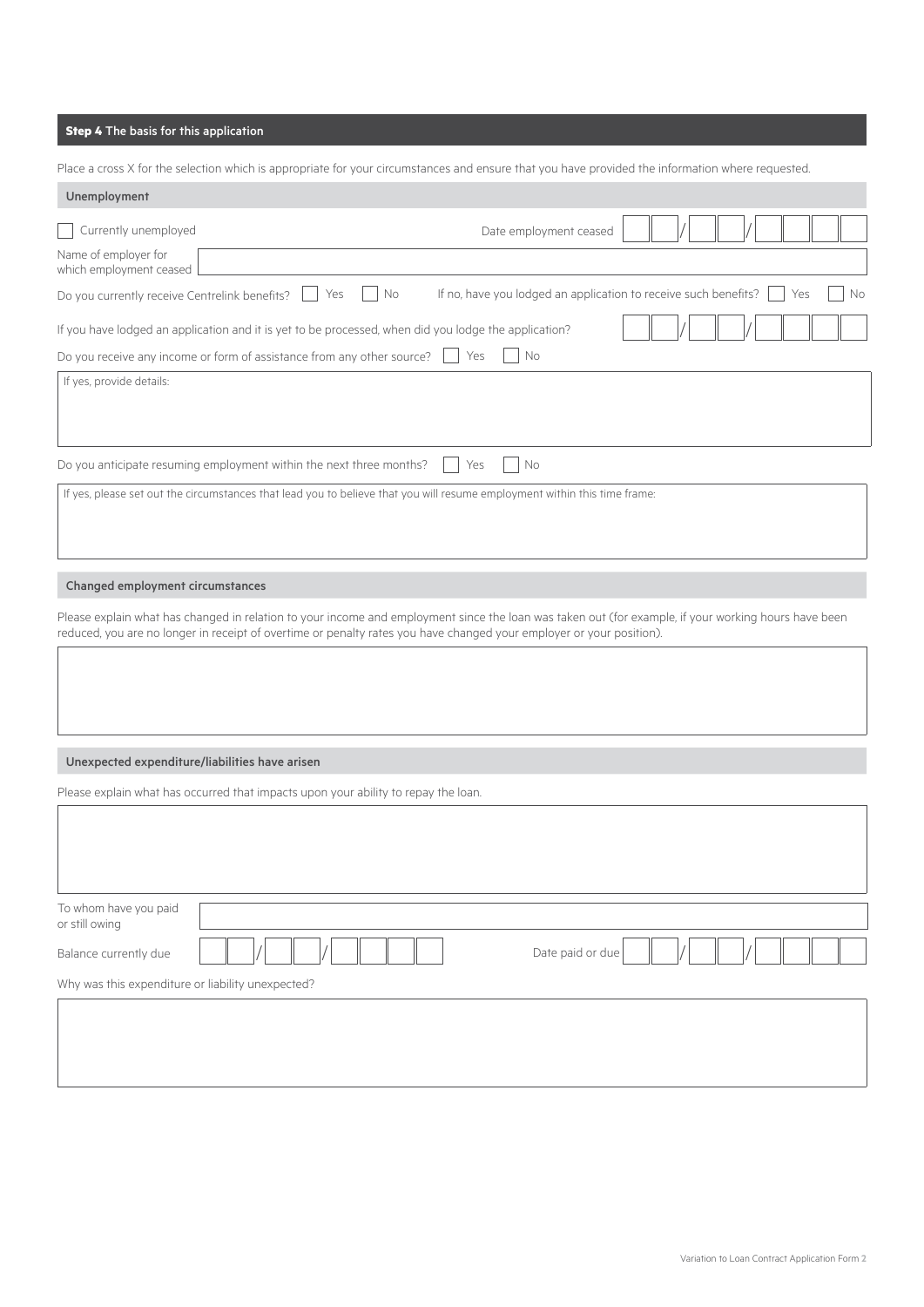## Change to the combined financial circumstances of you and your partner

Please explain how the financial circumstances of you and your partner has changed since the loan was taken out.

How does this affect the ability to make the minimum monthly payments currently due.

#### Medical or health issues

If health issues are relevant to your changed circumstances, please answer the following.

| What is the particular<br>diagnosis                                                                    |  |
|--------------------------------------------------------------------------------------------------------|--|
| When did the health<br>issue arise                                                                     |  |
| What medical treatment<br>is being given                                                               |  |
| Explain how this impacts<br>upon your financial<br>position                                            |  |
| Indicate when you believe<br>that you can return to<br>employment and to your<br>previous income level |  |

#### Decrease in rental income

If this applies to your circumstances, please answer the following.

| What is the current<br>rental that you are now<br>receiving                     | Please attach a recent rental statement as verification |
|---------------------------------------------------------------------------------|---------------------------------------------------------|
| Date decrease in rental<br>income commenced?                                    | Date paid or due                                        |
| What is the reason for<br>the decrease in rental?                               |                                                         |
| How do you meet the<br>shortfall in the rental?                                 |                                                         |
| Is the decrease in rental<br>likely to be temporary<br>or permanent, and if so, |                                                         |
| why?                                                                            |                                                         |

#### Other

Please explain any other change to your circumstances that is relevant to this application?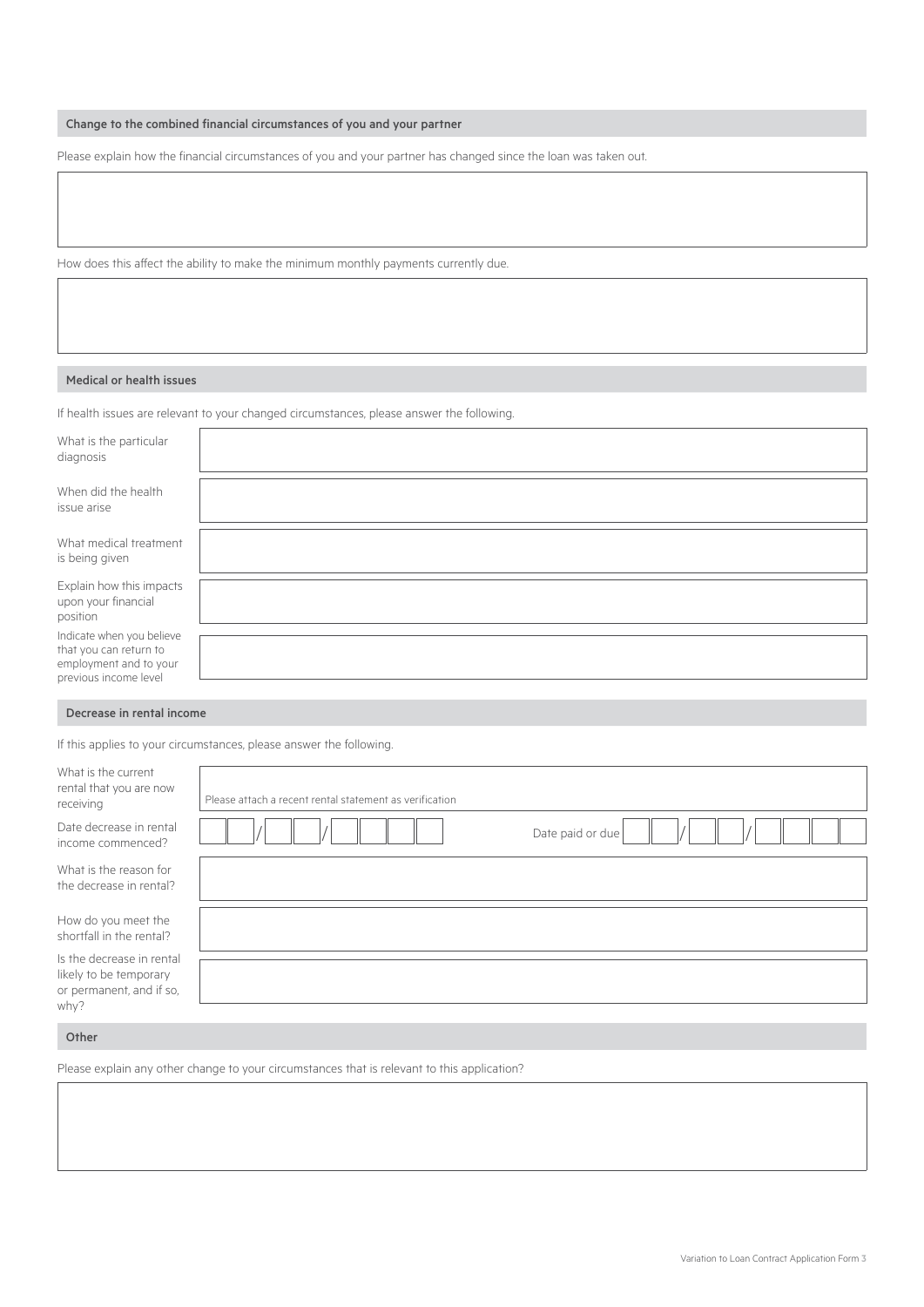## **Step 5** Impact to your loan obligations

| Please explain here how you believe that, if this request is granted, you will be able to resume the usual monthly payments required. |  |  |  |
|---------------------------------------------------------------------------------------------------------------------------------------|--|--|--|
|                                                                                                                                       |  |  |  |

Make additional repayments over the remainder of the loan term to restore the loan to its usual repayment rate – and state the dates when these additional repayments will be made and the amount that you will pay.

| Date                         | Amount                                                                                                                                                                                                                                                                        |
|------------------------------|-------------------------------------------------------------------------------------------------------------------------------------------------------------------------------------------------------------------------------------------------------------------------------|
| <b>Step 6 Your request</b>   |                                                                                                                                                                                                                                                                               |
|                              | Please set out here the details of how you would like the contractual arrangement to be varied, and explain how you think that this will assist your<br>circumstances. (It is important that you provide as much detail as you possibly can). For example: (SELECT ONLY ONE). |
| commencing from              | Option 1: Repayment pause - to temporarily DEFER all minimum monthly payments, so that for a period of<br>months<br>(state date) the minimum monthly requirements are to be deferred.                                                                                         |
| commencing from<br>amount of | Option 2: Repayment pause -to temporarily REDUCE the minimum monthly payments required, so that for a period of<br>months<br>(state date) I/we request the ability to make affixed minimum loan repayment<br>to apply during this period.                                     |
|                              |                                                                                                                                                                                                                                                                               |
|                              | <b>Option 3:</b> Payment frequency is changed to:<br>fortnightly<br>weekly<br>monthly                                                                                                                                                                                         |

## **Step 7** Personal and Financial circumstances

Please list the names of those persons living with you at your address, and their relationship to you:

| Name | Relationship | Age |
|------|--------------|-----|
|      |              |     |
|      |              |     |
|      |              |     |
|      |              |     |
|      |              |     |
|      |              |     |
|      |              |     |
|      |              |     |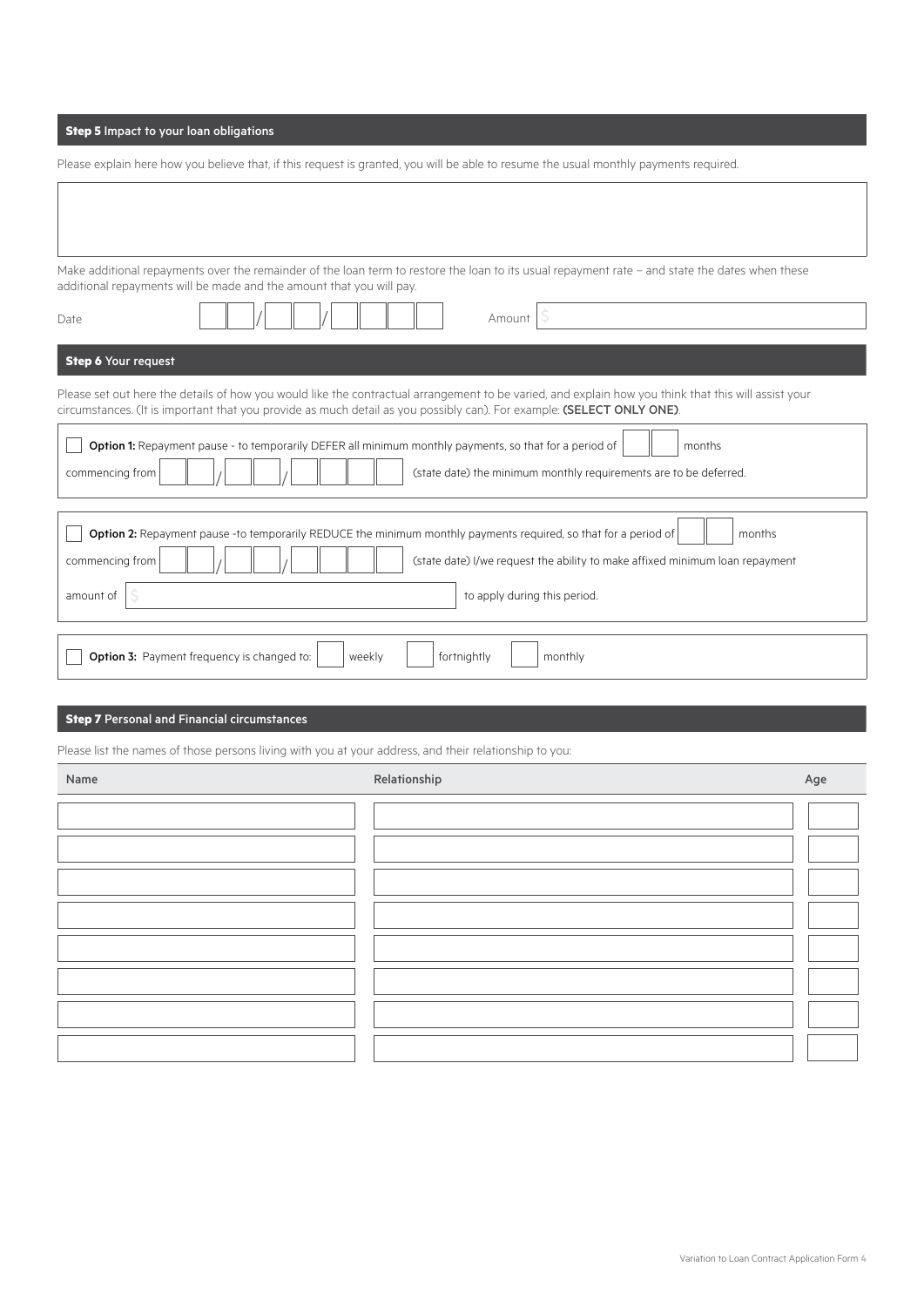## Weekly income and expenditure

#### Income

| Please show all income as a weekly amount                                                                                       | You                             | Your partner                     |
|---------------------------------------------------------------------------------------------------------------------------------|---------------------------------|----------------------------------|
| Current weekly income                                                                                                           | \$                              | \$                               |
| Source of income                                                                                                                |                                 |                                  |
| Employment type                                                                                                                 | Part time   Casual<br>Full time | Full time<br>Part time<br>Casual |
| If employment income, name of employer and<br>occupation                                                                        |                                 |                                  |
| Any other income or benefits which are received,<br>including redundancy payment, government<br>benefits, dividends or interest |                                 |                                  |
| Total income per week                                                                                                           | \$                              | \$                               |

## Expenditure

| Please show all expenditure as a weekly amount | You | Your partner |
|------------------------------------------------|-----|--------------|
| Food, water, gas and electricity               | \$  | \$           |
| Public transport                               | \$  | \$           |
| Rates                                          | \$  | \$           |
| Telephone bills                                | \$  | \$           |
| Clothing                                       | \$  | \$           |
| Childcare                                      | \$  | \$           |
| Contents and building expenses                 | \$  | \$           |
| Medical expenses                               | \$  | \$           |
| Motor vehicle expenses                         | \$  | \$           |
| Credit card repayments                         | \$  | \$           |
| Other expenses (explain what these are)        | \$  | \$           |
| Total expenditure per week                     | \$  | \$           |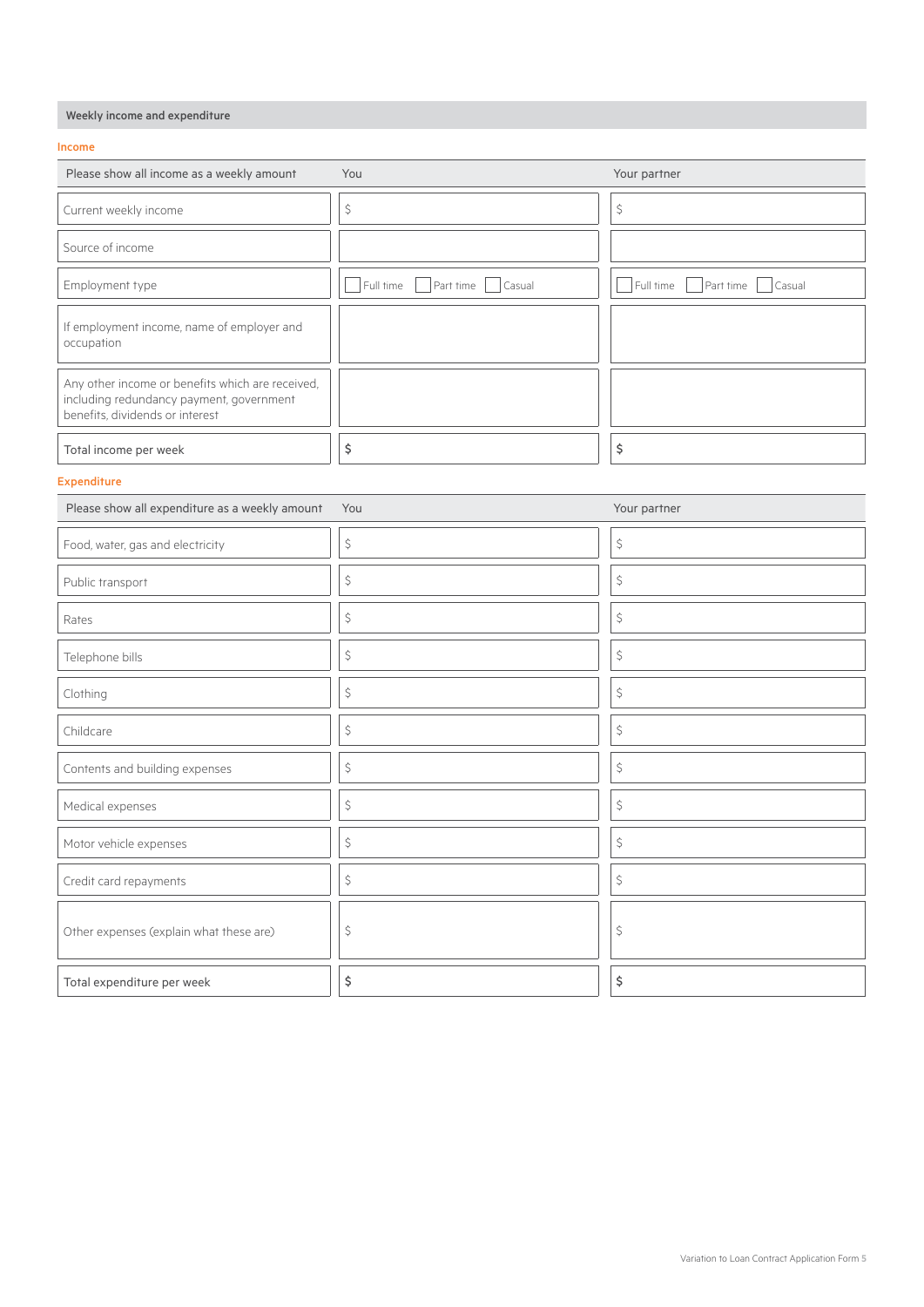## Assets

| Please show all expenditure as a weekly amount You    |                    | Your partner             |
|-------------------------------------------------------|--------------------|--------------------------|
| Real estate owned<br>(show addresses and value)       | Address<br>Value 5 | Address<br>Value $\oint$ |
| Motor vehicles<br>(insert make, model, year)          |                    |                          |
| Bank accounts<br>(please list each one)               |                    |                          |
| Superannuation                                        |                    |                          |
| Investments<br>(managed funds, shares, term deposits) |                    |                          |
| Other assets<br>(please provide details)              |                    |                          |

## Liabilities

| Please show all expenditure as a weekly amount                                      | You | Your partner |
|-------------------------------------------------------------------------------------|-----|--------------|
| Mortgages                                                                           | \$  | \$           |
| Personal Loans                                                                      | \$  | \$           |
| <b>HECS</b> debt                                                                    | Ŝ   | \$           |
| Child/spouse maintenance                                                            | \$  | \$           |
| Credit cards<br>(please show the total amount owing and<br>the name of institution) | Ś   | \$           |
| Other debts<br>(please provide details of what these are)                           |     |              |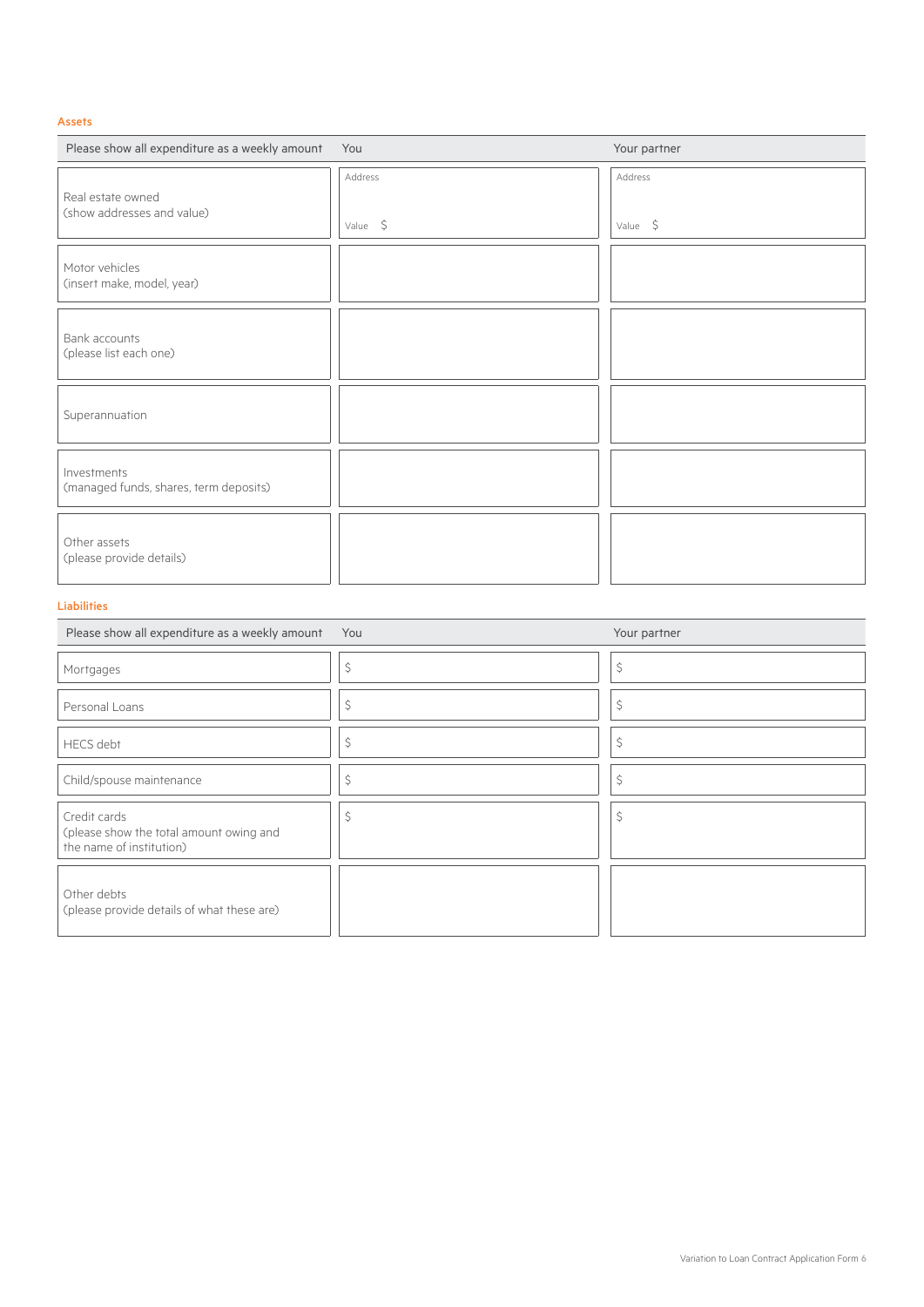#### **Step 8** Documents or information to accompany this application

Please ensure that with this application you attach the following information or documentation as it applies to the circumstances that you have explained in this application.

#### Illness/injury

- **•** A copy of medical certificates which show:
	- the sickness or illness
	- the times off work
	- the prognosis for the anticipated return to work.

#### Maternity leave

**•** A copy of the medical certificate confirming the pregnancy and when the birth is due. Alternatively a letter from your employer could be provided if it confirms the pregnancy and the period of maternity leave to be taken.

#### Workers Compensation

**•** Written confirmation from your employer detailing the workers' compensation payments being made, when these commenced from, the anticipated return to work date and whether on return to work the same salary will resume.

#### Unemployed

- **•** Redundancy certificate/certificate evidencing termination of employment
- **•** Documentation showing registration as unemployed with Centrelink.

#### Reduction in income

**•** Documentation from your employer showing a reduction in your income (and, if applicable, the anticipated date when your income will return to previous levels).

#### Relationship breakdown/ maintenance orders

**•** A copy of any Court orders that have been made, or a letter from your solicitor confirming the proceedings and the impact to your financial circumstances.

#### Overcommitted

**•** Copies of the most recent statements for the pressing debts.

#### Property on market for sale as a result of your current circumstances

- **•** A copy of the appointment of the estate agent showing price and terms of sale . If the property has been on the market for sale for over 3 months, also provide a statement from the estate agent detailing the reasons that the property has not been sold, any offers received to date, and the intended strategy to achieve a sale.
- **•** If the property has been sold, but final settlement is yet to occur, a copy of the contract signed by the purchaser.

#### **Step 9** Acknowledgements and conditions

By signing and submitting this form I/we:

- 1. Confirm that everything set out in this application is true and correct.
- 2. Agree to Australian Unity Bank Limited collecting and disclosing my/ our personal information (including health and sensitive information) in accordance with the Australian Unity Bank Limited Privacy and Credit Reporting Policy (available on the website).
- 3. Acknowledge that Australian Unity Bank Limited will consider this request only where this form:
	- (a) is signed by each borrower ( if more than one ); and
	- (b) if a guarantee has been given for the loan, each guarantor has signed this application.
- 4. Understand that if this request is granted, the redraw facility will not be permitted for the period, and will be reinstated on the date agreed to by Australian Unity Bank Limited.
- 5. Understand that if this request is granted, interest calculations, fees and charges will continue to be debited to the loan account and that this will mean that the loan balance owing will increase and is repayable over the remaining loan term.
- 6. Acknowledge that the details supplied in this application will be relied upon as true and correct and Australian Unity Bank Limited is under no obligation to make any further enquiry.
- 7. Understand that by the execution of this form I/we are taken to have confirmed and represented to Australian Unity Bank Limited that I/we do not know of any other information, that is not included in this application, that:

(a) should be disclosed; or

- (b) that would have a negative impact upon my/our financial position or credit rating; or
- (c) may affect the ability to meet your obligations under the loan contract.